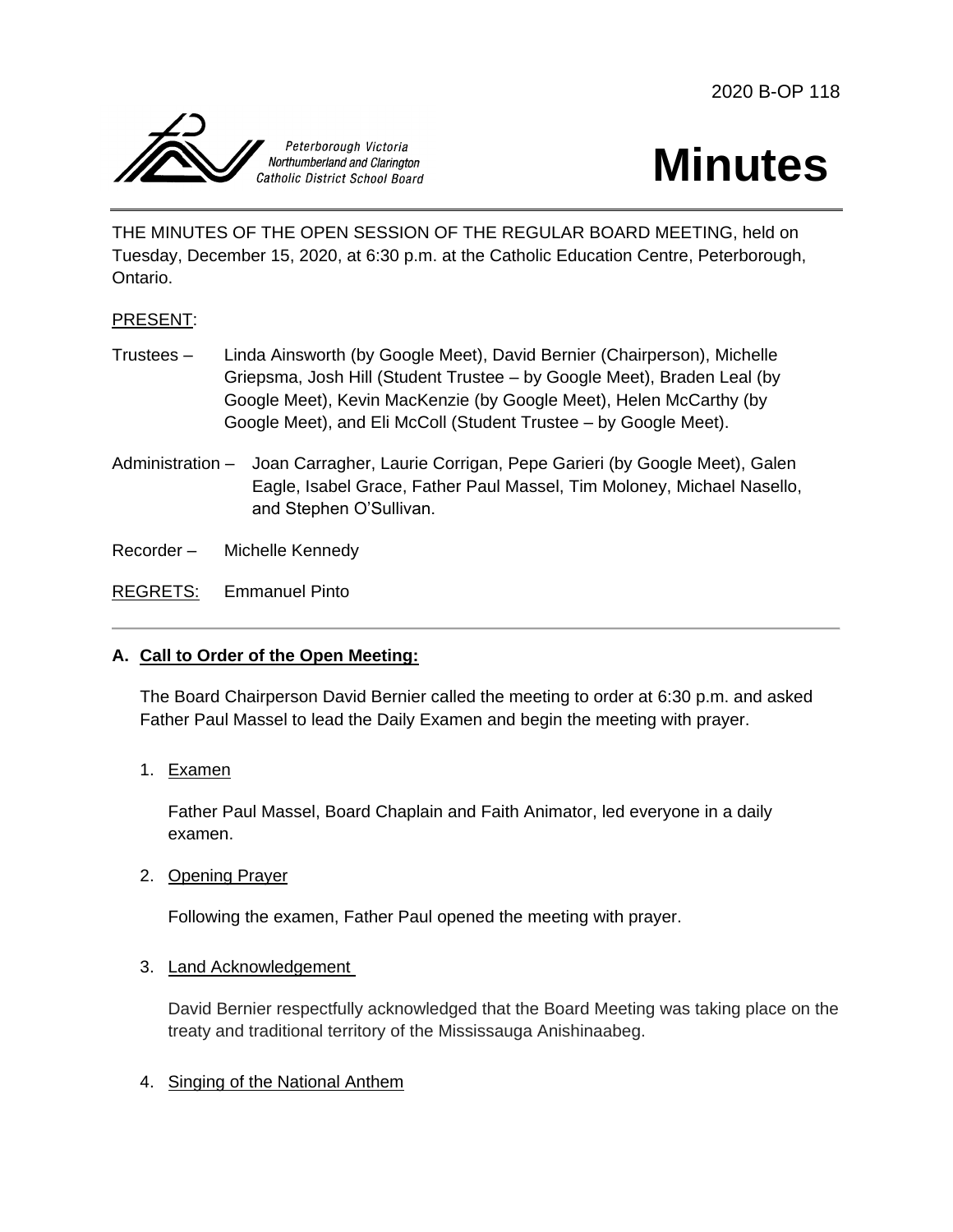The National Anthem was sung by Trustee Linda Ainsworth.

**MOTION:** Moved by Braden Leal, seconded by Linda Ainsworth that Trustee Emmanuel Pinto, be excused from the meeting.

Carried.

David Bernier, Board Chairperson, welcomed Mary Cozzarini, Principal at Immaculate Conception Catholic Elementary School, Peterborough and Julianne Charette, Principal at St. Teresa Catholic Elementary School, Peterborough, who were in attendance as principal representatives. Mr. Bernier also welcomed other guest observers who had joined in online.

- 5. Approval of the Agenda
	- **MOTION:** Moved by Braden Leal, seconded by Linda Ainsworth that the Agenda be approved with the addition of item C.2, Special Presentation.

Carried.

6. Declarations of Conflicts of Interest

There were no of conflicts of interest declared.

- 7. Approval of the Minutes
	- a. Approval of the Minutes of the November 24, 2020 Regular Board Meeting.
		- **MOTION:** Moved by Linda Ainsworth, seconded by Braden Leal

that the minutes of the November 24, 2020 Regular Meeting be approved.

Carried.

b. Approval of the Minutes of the December 1, 2020 Annual Board Meeting.

**MOTION:** Moved by Michelle Griepsma, seconded by Helen McCarthy

that the minutes of the December 1, 2020 Annual Meeting be approved.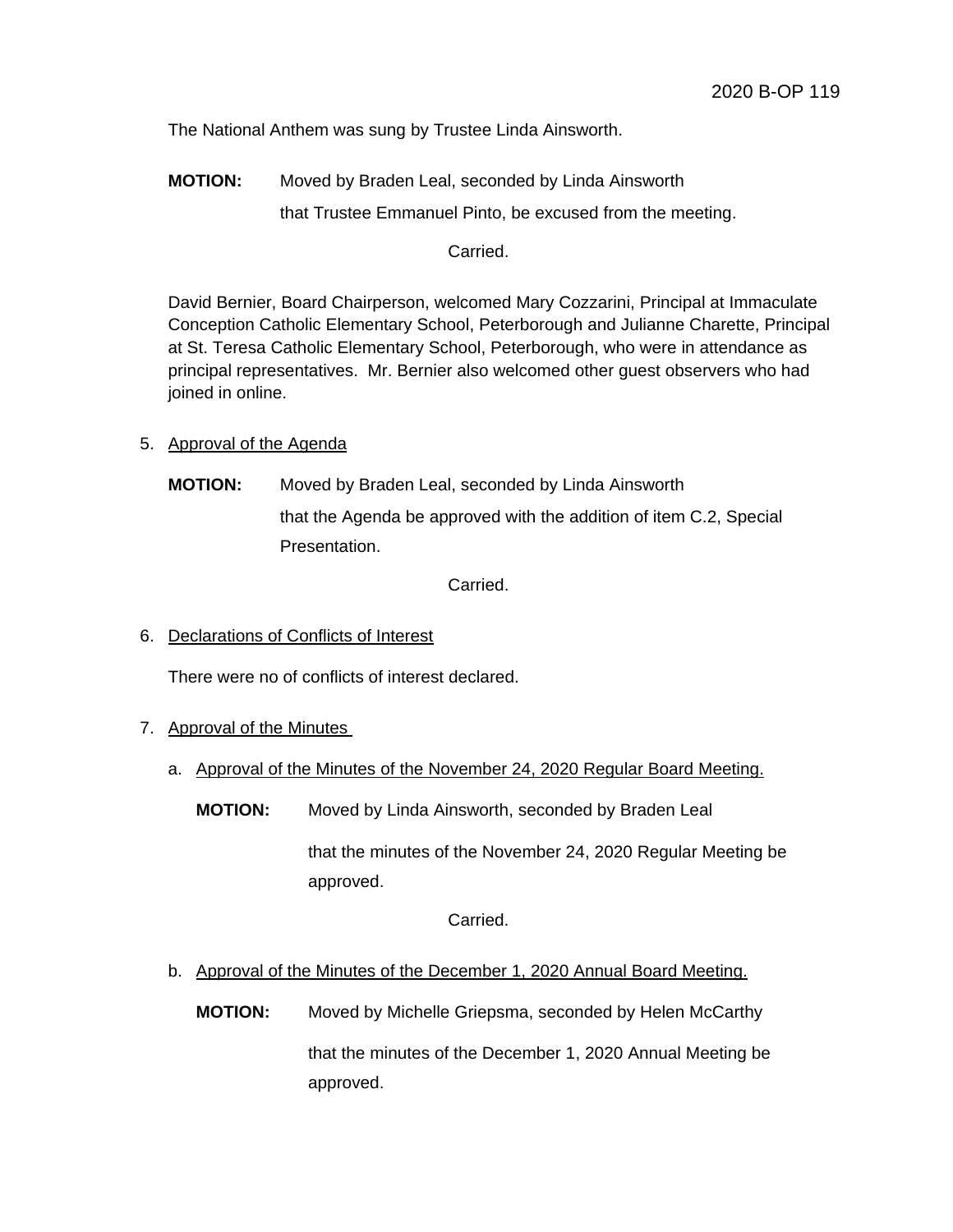#### Carried.

### 8. Business Arising Out of the Minutes.

There was no business arising from the minutes.

## **B. Reports from the Office of the Director and Student Trustees:**

### 1. Report from the Director of Education.

Michael Nasello gave the Director's Report, including the following highlights:

- We join in prayer for the St. Anthony family, Brendan and Jennifer Kerin, who mourn the loss of their son Kormac and who keep vigil with their daughter Shea who remains in very serious condition in hospital. Our support continues for the school community and those affected by this tragedy.
- We mourn the loss of Mandy O'Brien, Educational Assistant and offer condolences to her family and colleagues from St. Paul Catholic Elementary School, Norwood and around the board.
- Jennifer Angelo, Mandy Hamu and Father Paul Massel hosted an online faith and wellness event on December  $2<sup>nd</sup>$  entitled "To Light a Candle" which provided reflection and insight during these pandemic times with themes from the season of Advent.
- We thank everyone for their contributions to "Toonies for Tuition" collection on November 27. \$5,065 was collected and will be sent to the Canadian Catholic School Trustees Association.
- Tim Moloney, COVID lead, Joan Carragher, incoming Director of Education and Galen Eagle, Communications Manager are commended for their calm and capable approach to our school communities when recently dealing with COVID cases in our schools recently.
- Launched transition survey to prepare for the next transition that will take place on February 2<sup>nd</sup>. This will be the last transition for the school year as the April transition has been eliminated, which will enable more stability for classrooms, students and staff members.
- Grateful for being with PVNC Catholic and indebted to the trustees for placing your trust and confidence in me to lead this board and for your support.
- Grateful to the student trustees and student leaders who inspire and give hope for the future.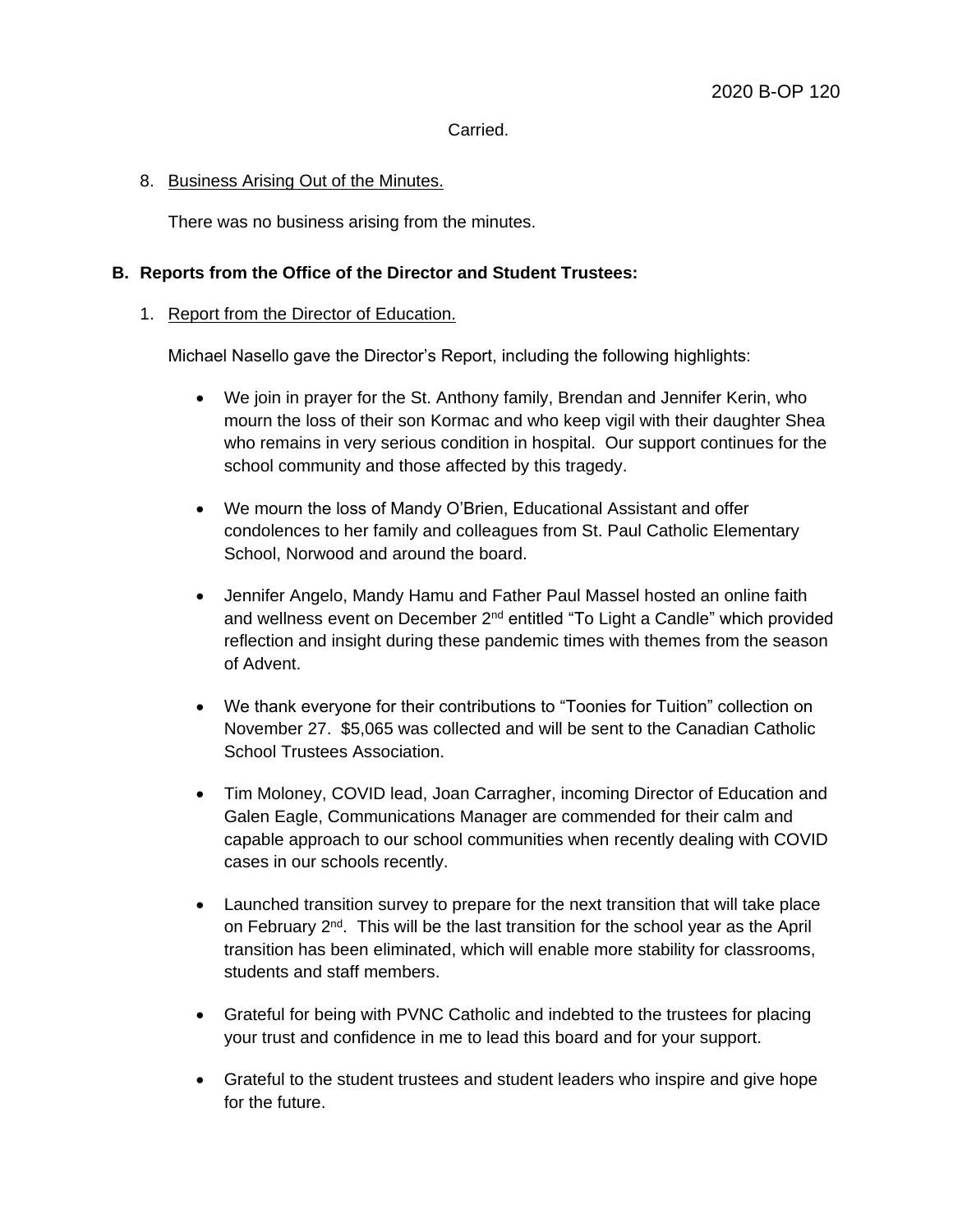- Our board is tremendous with students, parents, staff all working to make our schools excellent Catholic learning communities.
- Deputy minister called to congratulate me on my retirement and complimented our board in its programs and accomplishments; our work is not going unnoticed. The appointment of Joan Carragher will ensure we are in good hands for the coming years.

Following his presentation, Michael Nasello welcomed questions from the trustees.

## 2. Report from the Student Trustees.

Student Trustees Josh Hill and Eli McColl gave the Student Trustee report:

- The season of advent has been celebrated and schools have gathered as virtual communities for the recorded Christmas Mass.
- There have been many heartwarming initiatives in our schools that show the spirit of Christmas such as toy, food and clothing drives
- The Student Council Liaison Committee at its meeting today talked about the importance of continuing the initiative of "Eco Champions" and ways to promote the importance of eco-schools and taking pride in being environmentally friendly.
- The first session of the "Voices that Heal" retreat series was discussed and improvements to the future installments were explored.
- The Student Council Liaison Committee took the opportunity to express their congratulations and gratitude to Mr. Nasello as he was attending his last SCLC meeting. Special guest and former student trustee, Cali Brake joined the meeting to share her congratulations and best wishes. A special message from former student trustee, Eveline Fisher was also shared.
- A special thank you to Mr. Nasello for your remarkable passion for the importance of the student voice which has been incorporated into decisionmaking processes and highlights his love and passion for students. We are fortunate to have had Mr. Nasello as a leader in our community.

Following the report, the student trustees answered questions from the trustees.

### 3. Report from the Manager of Communications.

The Manager of Communications, Galen Eagle, gave a farewell video presentation which featured pictures of activities and special moments of Michael Nasello's leadership as Director of Education for the Peterborough Victoria Northumberland and Clarington Catholic District School Board.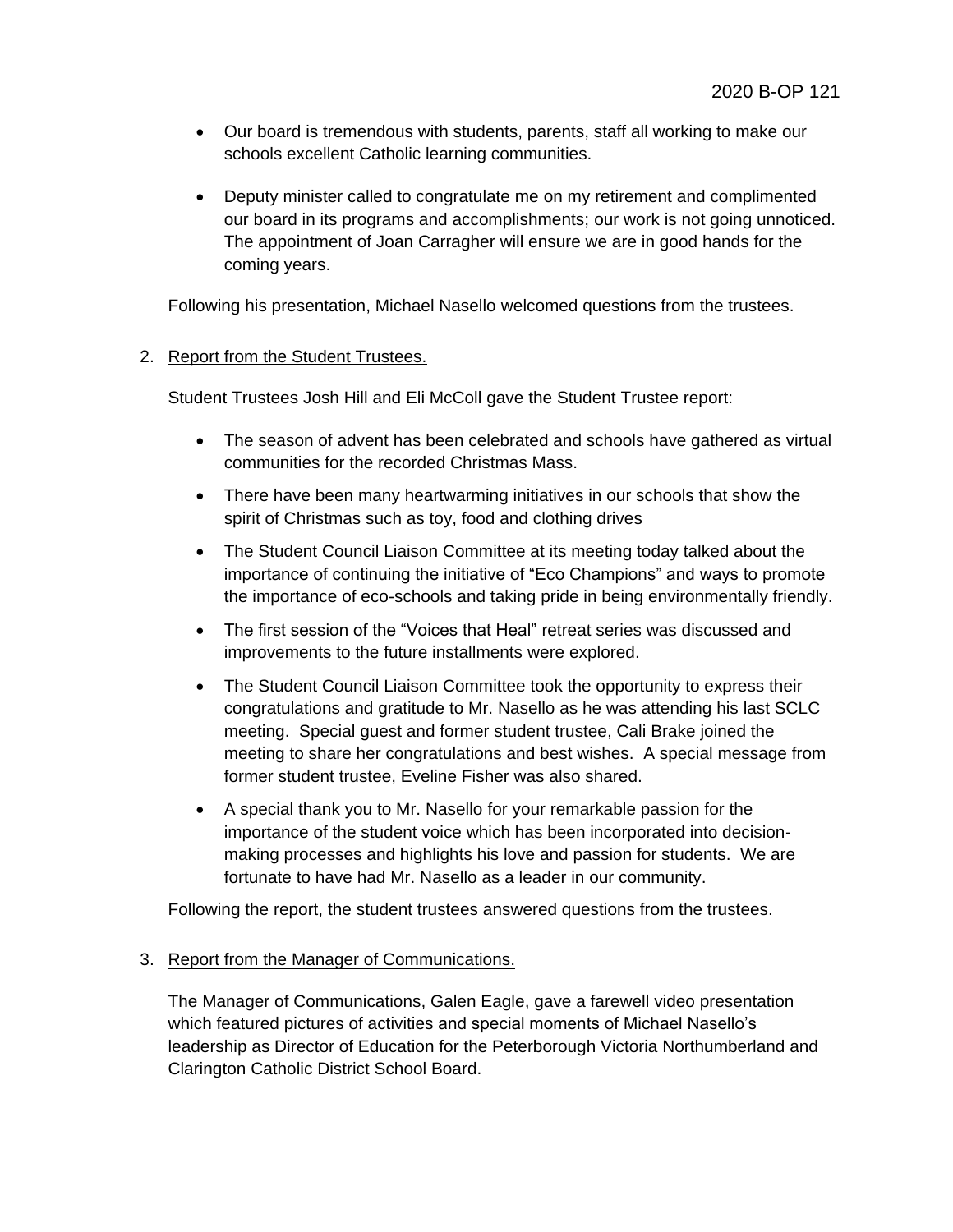## **C. Presentations:**

## 1. Director's Annual Report, 2019-2020.

The Director of Education, Michael Nasello, reviewed the contents of the Director's Annual Report which summarized the board's activities and achievements for the 2019- 2020 school year. Following his presentation, Michael Nasello answered questions from the trustees.

**MOTION:** Moved by Kevin MacKenzie, seconded by Linda Ainsworth

that the Annual Director's Report for 2019-2020 be received by the Board and submitted to the Ministry of Education, as required.

Carried.

## 2. Special Presentation.

The Board Chairperson, David Bernier made a gift presentation to Trustee Michelle Griepsma, who completed seven years as the Board's Chairperson. Mrs. Griepsma was thanked for her dedication and exemplary commitment to her fellow trustees and the school board in her service as Board Chairperson.

### **D. Programs and Services:**

# **E. Business, Finance and Governance:**

### 1. Ontario Catholic School Trustees Association (OCSTA) Open Session Report.

David Bernier, Board Chairperson, remarked that information from the OCSTA had also been shared with trustees through email.

Trustee and OCSTA Regional Representative, Linda Ainsworth expressed her appreciation for the provision through OCSTA of Cardinal Collins' on advent reflections. Trustees were reminded of the upcoming Intensive Human Rights program, Part A. The program will give training as a step toward in addressing racism and systemic inequities in education.

2. Trustee Professional Development, Intensive Human Rights Program for School Board Leaders, January 15, 2021.

**MOTION:** Moved by Linda Ainsworth, seconded by Helen McCarthy

that Trustees wishing to do so, be authorized to attend the Intensive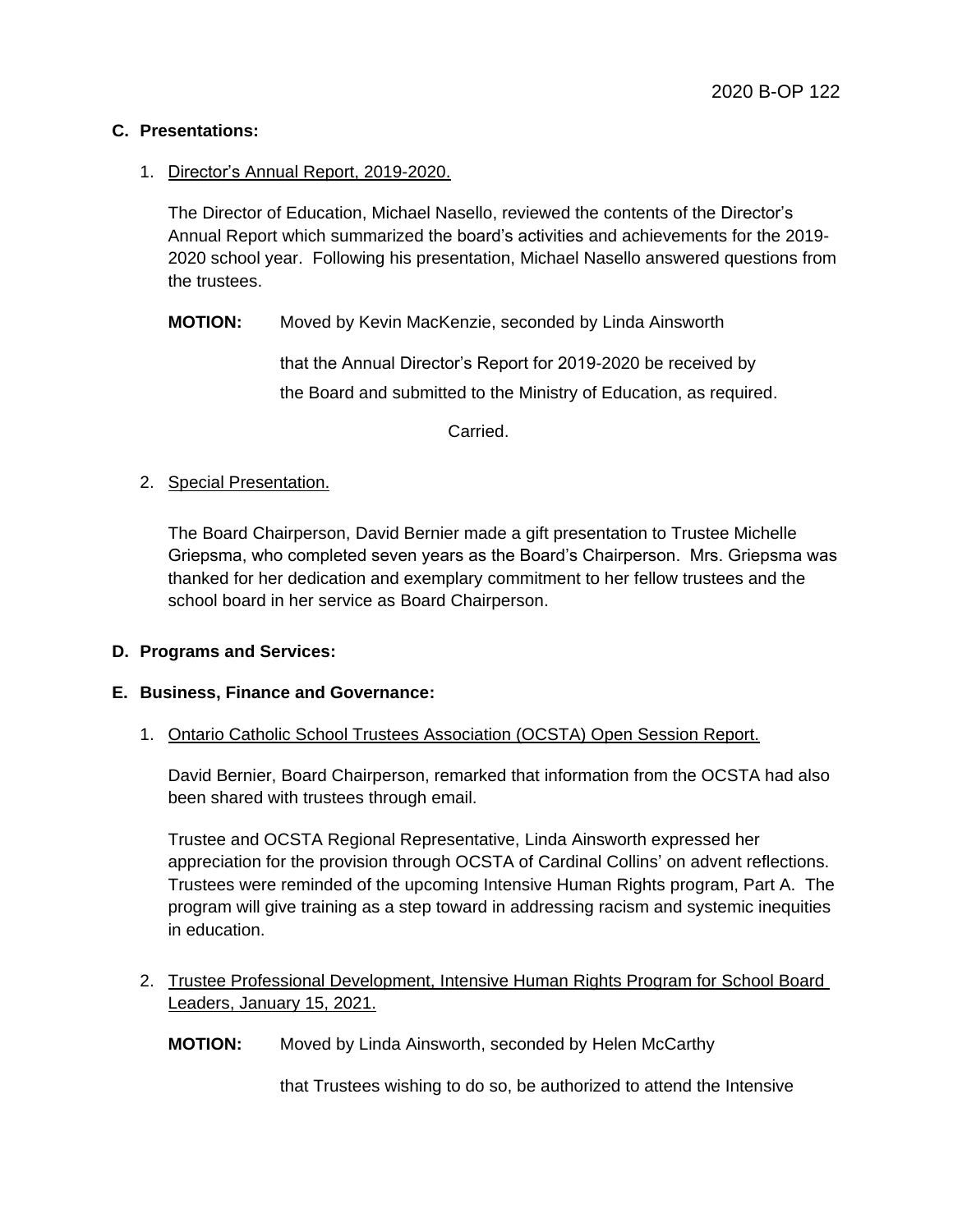Human Rights Program for School Board Leaders on January 15, 2021.

Carried.

# 3. Ontario Catholic School Trustees' Association (OCSTA) Grants for Student Needs Consultation.

Michael Nasello, in response to the request for consultation from the Ontario Catholic School Trustees' Association reviewed the board response to questions regarding the Grants for Student Needs. The document will be shared with trustees for further review and comment prior to its submission to the OCSTA.

4. Borrowing Resolution.

Isabel Grace, Superintendent of Business and Finance summarized the purpose of the Operating Line of Credit and the requirement of its renewal each year and answered questions from the trustees.

**MOTION:** Moved by Linda Ainsworth, seconded by Braden Leal

That the Board approve the Borrowing Resolution in support of the Operating Line of Credit in the amount of \$10,000,000.

Carried.

**MOTION:** Moved by Michelle Griepsma, seconded by Linda Ainsworth

That the Board authorize the Chair and the Director to sign the credit amendment agreement with the Canadian Imperial Bank of Commerce. (Attached)

Carried.

Jack Ammendolia from Watson and Associates Economists, Ltd and Jim Easto, legal counsel from Keel Cottrelle, LLP joined the meeting by Google Meet at 7:45 p.m.

5. Audit Committee Re-appointments.

**MOTION:** Moved by Helen McCarthy, seconded by Braden Leal

that the Board re-appoint Deb McRae as external member of the Audit Committee from January 1, 2021 to December 31, 2023; and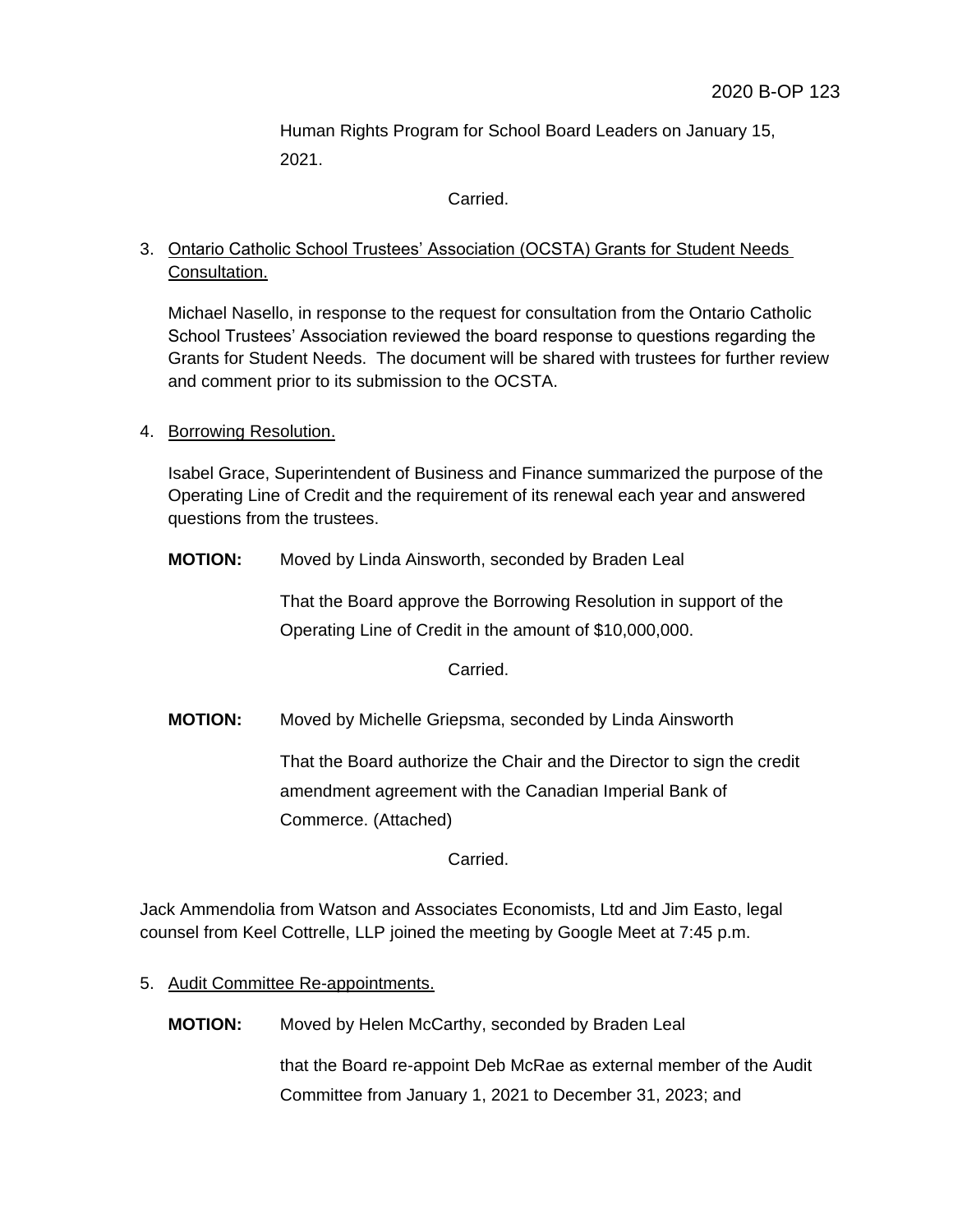that the Board re-appoint Trang Nguyen as external member of the Audit Committee from January 1, 2021 to December 31, 2023.

Carried.

## 6. Stabilization Funding Update.

Isabel Grace, Superintendent of Business and Finance gave a report on recent funding announcements that will assist the board's financial position. Additional funding in the amount of \$252,000 was allocated to our board as a result of Clarington being deemed by the province as a COVID 'red zone'. In addition, the province has announced funding stabilization that will ease the impacts of declined enrolments that resulted from students being homeschooled or not enrolled. The stabilization has resulted in 2.5 million in funding being restored to the board.

# 7. Education Development Charges By-Law.

Isabel Grace, Superintendent of Business and Finance welcomed Jack Ammendolia and Jim Easto. Mrs. Grace then reviewed the report which explained the background of the process leading up to the present Education Development Charges By-Law which was sent to the Ministry for approval which was received on Thursday, December 10, 2020. Mr. Easto and Mr. Ammendolia were available to answer questions.

# **MOTION:** Moved by Linda Ainsworth, seconded by Kevin MacKenzie

that the Board determine that no further public meetings need to be held by the Board in regard to the proposed by-law since any changes in the form of by-law from that previously posted on the Board's website are clerical in nature or reflect an exemption for public hospitals;

that the Board levy an education development charge on both residential and non-residential development and that the percentage of the growth related net education land cost that is to be recovered from non-residential development be 10%;

that the education development charge on residential development be a uniform charge on all residential development;

that the new residential education development charge be phased in as required under current regulations from the current amount of \$710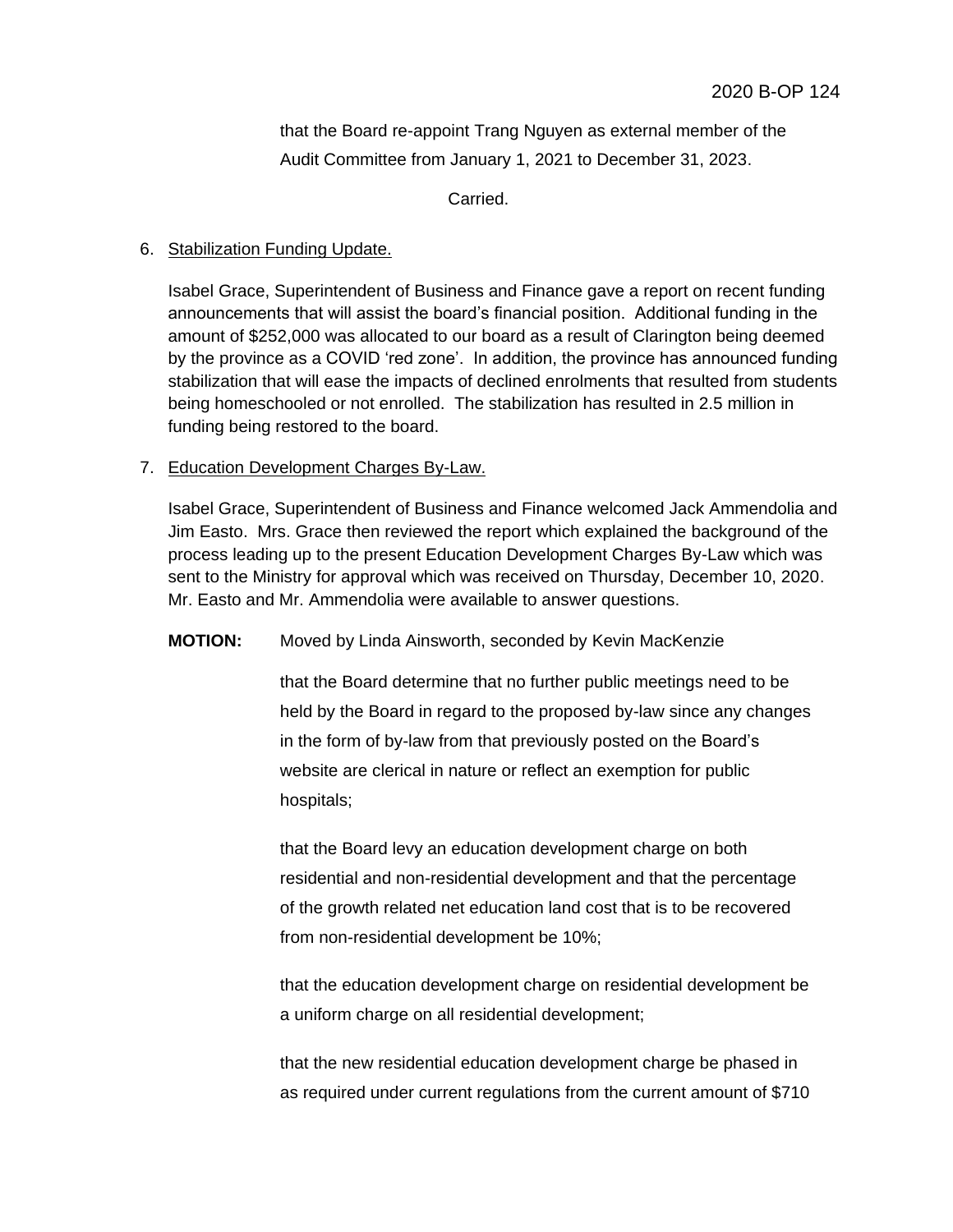per dwelling unit to a maximum of \$1,202 per dwelling unit as outlined in Appendix A; (attached)

that the new non-residential education development charge be phased in as required under current regulations from the current rate of \$.16 per square foot of gross floor area to a maximum of \$0.60 per square foot of gross floor area as outlined in Appendix A;

that the new by-law come into effect on January 1, 2021 and expire on December 31, 2025 (unless repealed on an earlier date);

that the Board enact and pass the by-law set out at Schedule "1". (attached)

Carried.

# **F. Human Resources:**

1. Semi-Annual Report from the Joint Health and Safety Committee.

Joan Carragher, Superintendent of Human Resource Services presented the semiannual report from the Joint Health and Safety Committee which gave information on committee activities from July through to December. Following the report, Joan Carragher answered questions from the trustees.

**MOTION:** Moved by Braden Leal, seconded by Linda Ainsworth

that the Joint Health and Safety Committee Semi-annual Report to the Director of Education dated December 8, 2020, be received.

Carried.

# **G. Policy Development:**

- **H. Old Business:**
- **I. New Business:**
- **J. Bring Forward:**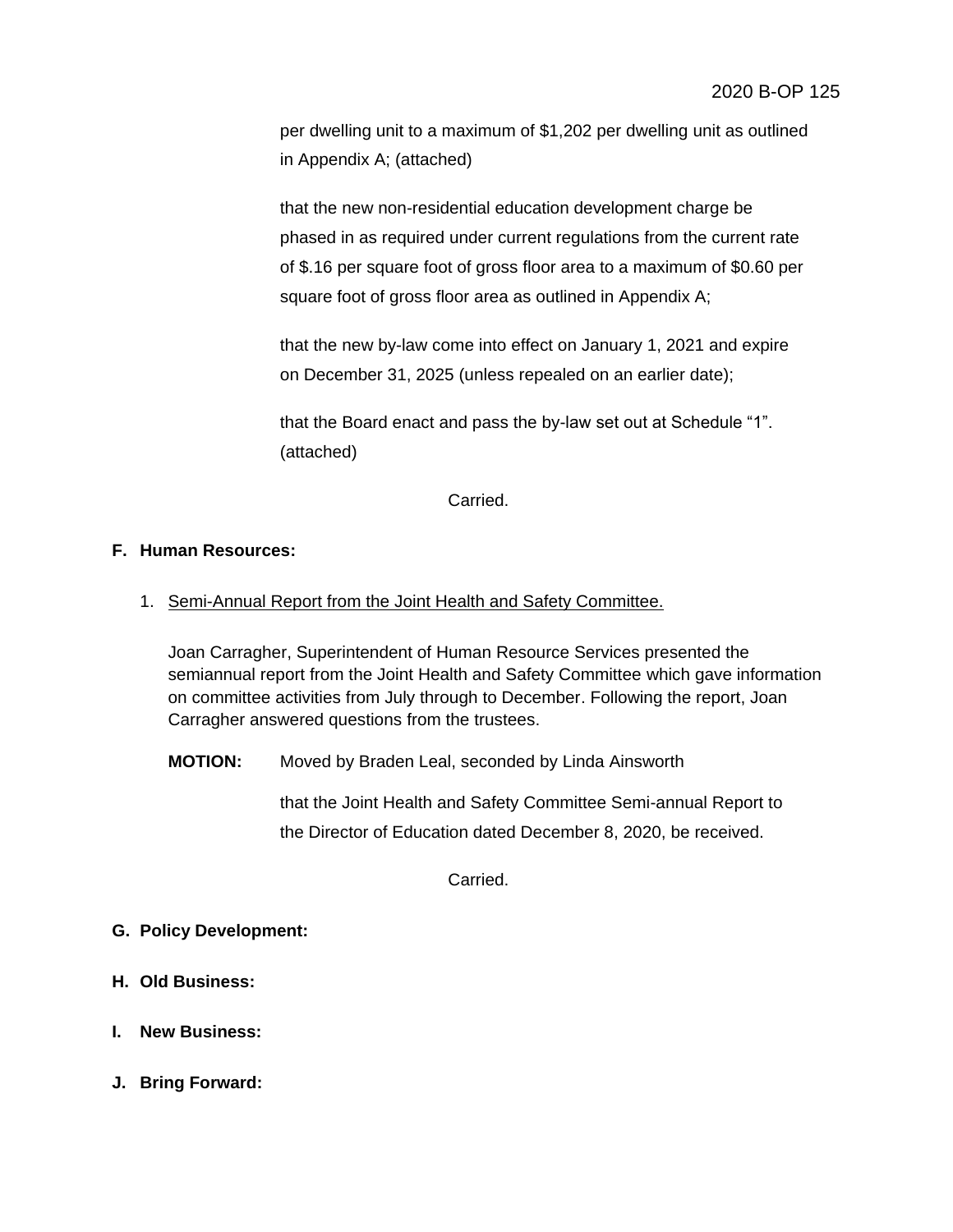## **K. Information Items:**

## 1. Chairperson's Report

David Bernier, Board Chairperson extended thanks to everyone, from the senior administrative team to all of the school board support and teaching staff for their great work to enable safe access to school for students up to Christmas break. Mr. Bernier noted a great deal of work has gone into supporting students and it is greatly appreciated.

David Bernier also expressed his sincere thanks and appreciation to Michael Nasello, Director of Education as he attends his last board meeting and begins his retirement. Mr. Bernier noted that the Peterborough Victoria Northumberland and Clarington Catholic District School Board is a greater place because of Mr. Nasello's presence here.

## 2. Committee Chairperson's Report:

- a. French as a Second Language Advisory Committee, November 25, 2020.
- b. First Nation Métis and Inuit Advisory Committee, December 8, 2020.

**MOTION:** Moved by Helen McCarthy, seconded by Braden Leal

that, at the time of the opening of the new KPRDSB school, Kaawaate East City Public School, the Board through the Director and Chairperson, send congratulations to KPRDSB on their choice of name for the new school.

Carried.

### **L. Future Meetings and Events:**

- 1. Board Meeting
	- a. Board Meeting Open Session, January 26, 2021, 6:30 p.m. (In-camera Session, 6:00 p.m.)
- 2. Board Standing Committee Meetings: (Listed in chronological order.)
	- a. Chairperson's Committee, January 11, 2021, 4:30 p.m.
	- b. Committee-of-the-Whole, January 11, 2021, 6:30 p.m.
	- c. Policy Development Committee, February 2, 2021, 6:30 p.m.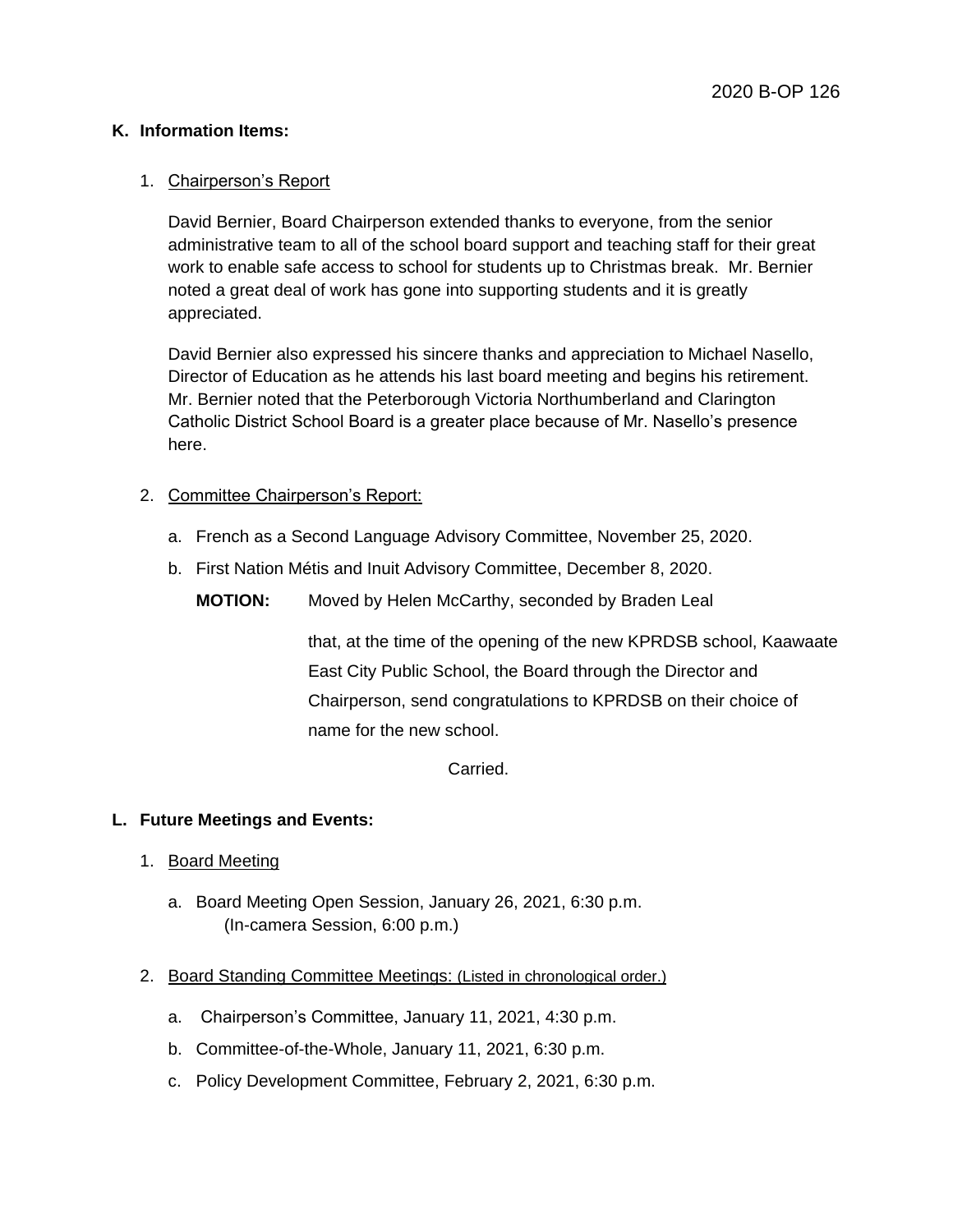### 3. Other Committee Meetings: (Listed in chronological order.):

- a. STSCO Governance Committee, January 13, 2021, 3:00 p.m.
- b. Special Education Advisory Committee, January 14, 2021, 6:30 p.m.
- c. Student Council Liaison Committee, January 26, 2021, 4:15 p.m.
- d. Accessibility for All Committee, February 2, 2021, 1:00 p.m.
- e. Faith and Equity Advisory Committee, February 11, 2021, 6:30 p.m.
- f. Catholic Parent Engagement Committee, February 16, 2021, 6:30 p.m.
- g. First Nation Métis and Inuit Advisory Committee, March 9, 2021, 6:30 p.m.
- h. French as a Second Language Advisory Committee, April 21, 2021, 4:30 p.m.
- i. Audit Committee, TBA.
- j. Supervised Alternative Learning Committee, TBA.

### 4. Board Events:

- a. Intensive Human Rights Program for School Board Leaders, January 15, 2021, 8:30 a.m. to 12:30 p.m. (virtually by zoom)
- b. OCSTA Catholic Trustees' Seminar, January 16, 2021. (virtually by Zoom)
- c. Catholic Leadership Development Series, Session #3, April 22, 2021, 4:00 p.m.
- d. Catholic Education Week, May 2-7, 2021.
- e. Catholic Parent Engagement Committee Event, May 19, 2021.

### **M. Conclusion:**

- 1. Report from the In-camera Meeting
	- MOTION: Moved by Michelle Griepsma, seconded by Linda Ainsworth

that the Board approve the actions and the discussions arising from the December 15, 2020, in-camera session, as follows:

# A. Call to Order:

- 1. Opening Prayer
- 2. Motion for the Approval of agenda.
- 3. No conflicts of interest declared.
- 4. Motions for the approval of the minutes from the November 24, 2020 Regular In-camera meeting, the November 24, 2020, Special Board Meeting, Double In-camera Session and the